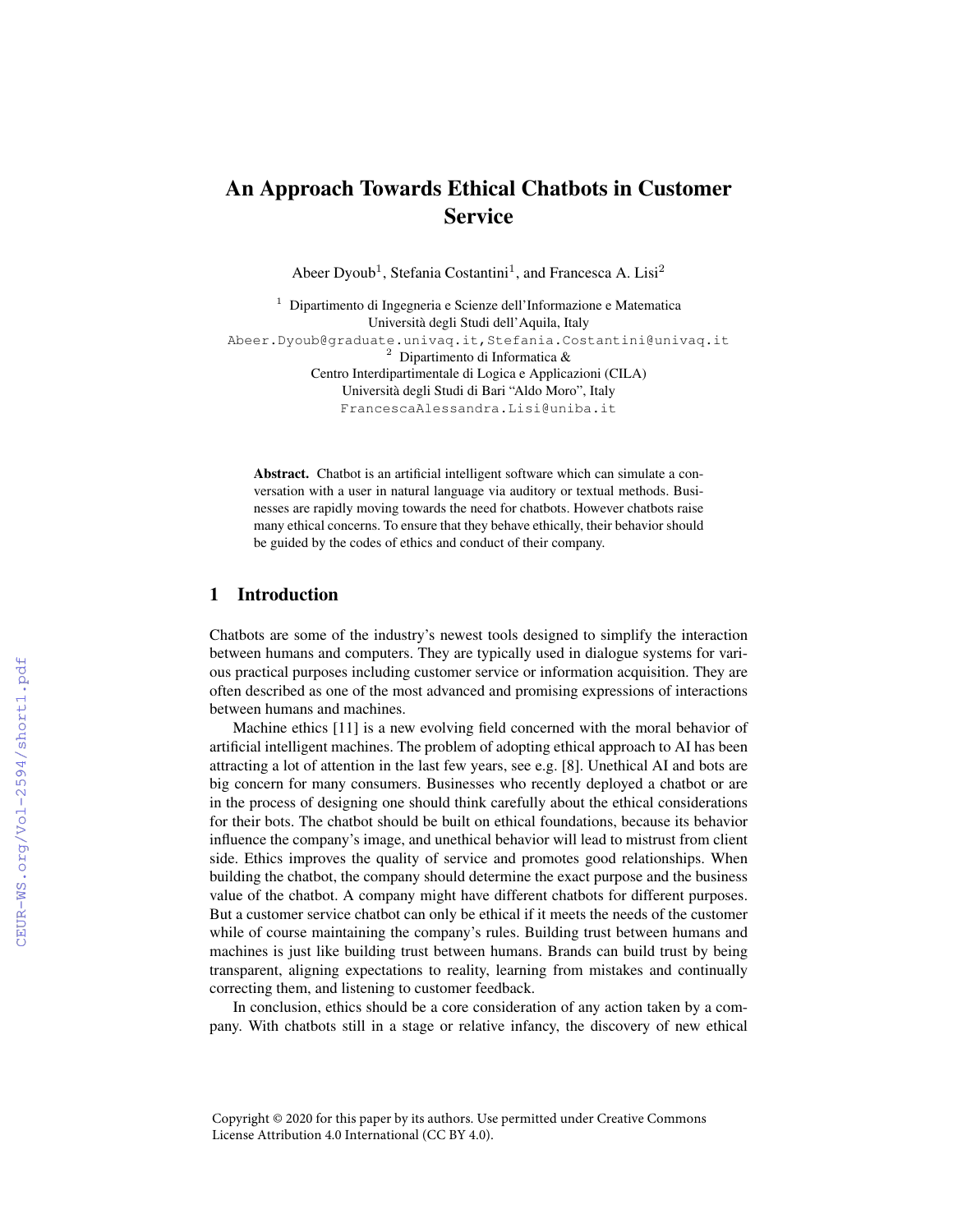issues is likely to continue. Companies should continue to learn from these emerging cases and build their guiding principles and ethical standards. Finally it is crucial to maintain transparency with customers especially if there is a doubt.

However, enforcing codes of conduct and ethics is not an easy task. These codes being mostly abstract and general rules e.g. confidentiality, accountability, honesty, inclusiveness, empathy, fidelity, etc., they are quite difficult to apply. Moreover, abstract principles such as these contain open textured terms ([7]) that cover a wide range of specific situations. Their meaning may change according to the context, furthermore they are subject to interpretations. Thus, there is an implementation problem from the computational point of view. It is difficult to use deductive logic to address such a problem ([13], [7]). It is impossible for experts to define finer detailed rules to cover all possible situations. Codes of ethics in their abstract form are very difficult to apply in real situations [9].

To equip our chatbot with ethical reasoning capabilities, we propose an approach that combines both Answer Set Programming (ASP) and Inductive Logic Programming (ILP) for defining and generating the detailed ethical rules that cover all real world situations from interactions with customers over time. We use ASP for ethical knowledge representation and reasoning. ILP is used to generate The missing ASP rules needed for future ethical reasoning. Ethical reasoning is a form of *commonsense* reasoning. Ethical rules normally have exceptions like many other rules in real life. Nonmonotonic logic can effectivelly express exceptions which are represented using NAF (Negation-As-Failure). ASP provides an elegant mechanism for handling negation in logic programming (see, *e.g.*, [3] for an overview of ASP and its applications). ILP [12] doesnot require huge amounts of training examples such as other statistical methods and produce interpretable results, that means a set of rules which can be analyzed and adjusted if necessary. These characteristics render ILP a suitable and promising technique for implementing machine ethics, where scarcity of examples is one of the main challenges.

ILP was used in [2], and [1] to learn rules to help decide between two or more available actions based on a set of involved ethical prima facie duties. Their approach can be used to choose the most ethical action when there are specific clear ethical duties involved and to do so we need to assign weights of importance (priority) to these duties for each available action, then the system computes the weighted sum for each action, and the one with highest weighted sum is the best action to do. In this approach it is not really clear the basis of assigning weights to duties(we doubt whether we can really quantify the importance of ethical duties on a grade from 2 to -2 as done in their work), then it is not clear whether the generated rules can be refined incrementally over time. Several previous works have suggested the use of either ASP (see, *e.g.*, [6]) or ILP (mentioned above) for programming ethical AI agents. We think that an approach combining the two would have a greater potential than previous proposals.

## 2 Proposed Approach

To have detailed rules in place for guiding the behavior of the online customer service chatbot, and prevent violations of the company's ethical codes, we propose an approach for generating these detailed rules from interactions with customers. So, the new codes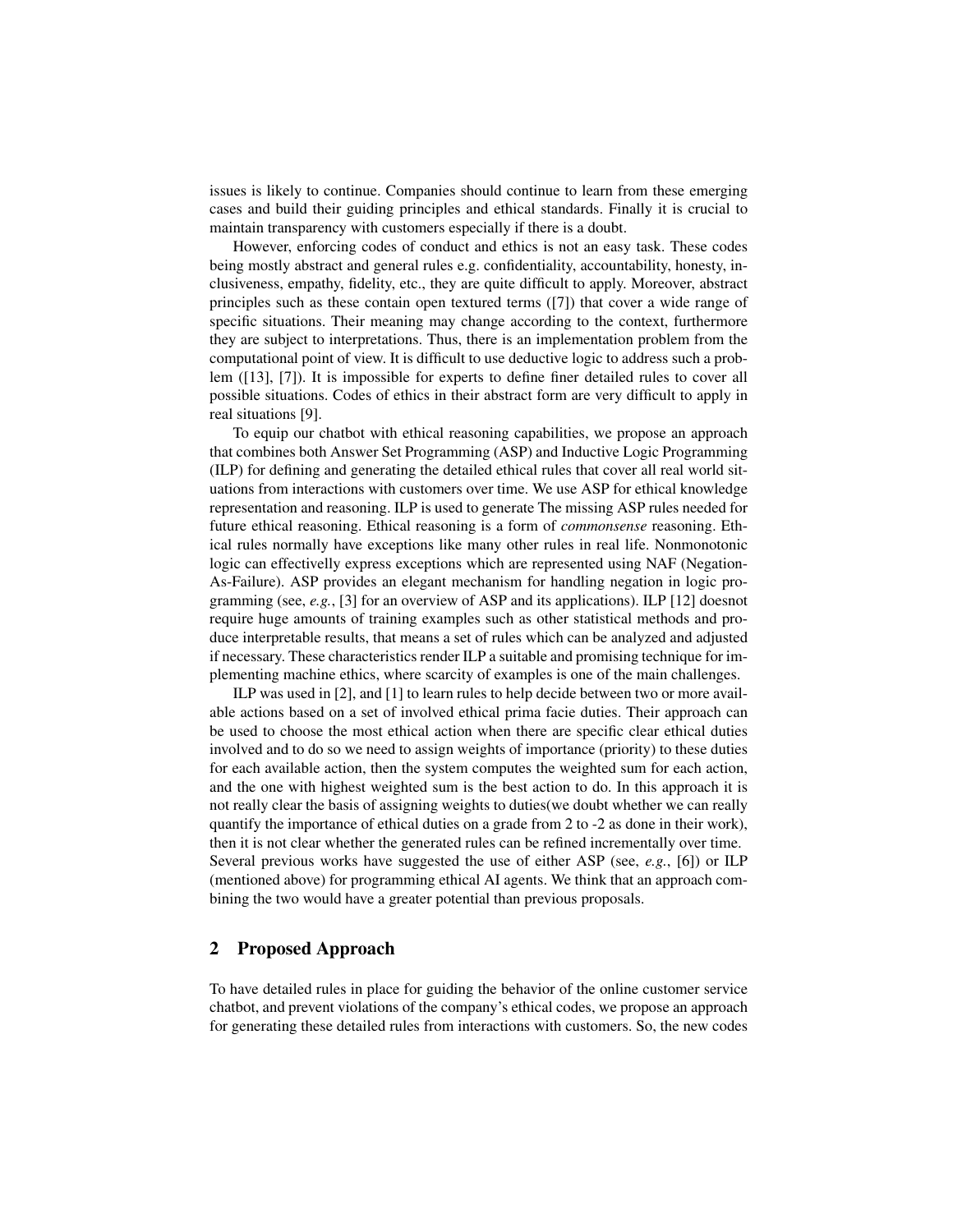

Fig. 1. Ethical Chatbot Structure

of ethics are a combination of the existing clear codes (those that give a clear evaluation procedure that can be deductively encoded using ASP) and the newly generated ones. The approach uses ASP Language as the knowledge representation and reasoning language. ASP is used to represent the domain knowledge, the ontology of the domain, and scenarios information. Rules required for ethical reasoning and evaluation of the agent behavior in a certain scenario are learned incrementally overtime using ILED Algorithm  $[10]$ . Figure 1 represent the structure of our system  $3$ . The system works as follows: when a client contacts the customer service chatbot posing a question, the chatbot agent will form the answer. This answer and before it is given to the client pass through an ethical evaluation layer where the text is first translated into ASP syntax, basically each sentence is translated into an ASP predicate. These predicates or facts about the answer text are used by the ethical evaluation module to reason about the answer, and give the result to the ethical monitoring module which will notify the chatbot if there is something unethical in the answer. If the needed rules to give the ethical evaluation are not found in the ethical monitoring Knowledge Base (KB), then the ethical evaluation module initiates a learning task to generate the needed rule/rules which will be added to the ethical monitoring KB.

The inputs to the system are: I) the background knowledge representing the domain knowledge; II)a set of examples, each example is a tuple containing a set of facts describing the current case along with an ethical evaluation of the case by domain experts and ethicists; III) a set of mode declarations for restricting the hypothesis search space. The system remembers the facts about the narratives and the annotations given to it by the user, and learns to form hypotheses that are consistent with the evaluation given by the user of the responses to the given requests.

To summarize the idea of our approach, let us consider the following two scenarios: case1: one scenario related to ethical/unethical use of sensitive slogans like environmentally friendly to manipulate customers.

case2: this scenario is related to unethical use of fear tactics in marketing to emotionally provoke customers to buy certain products. Like saying that only two pieces left of

<sup>&</sup>lt;sup>3</sup> We concentrate in this abstract on the ethical reasoning and learning (Ethical Evaluation Module)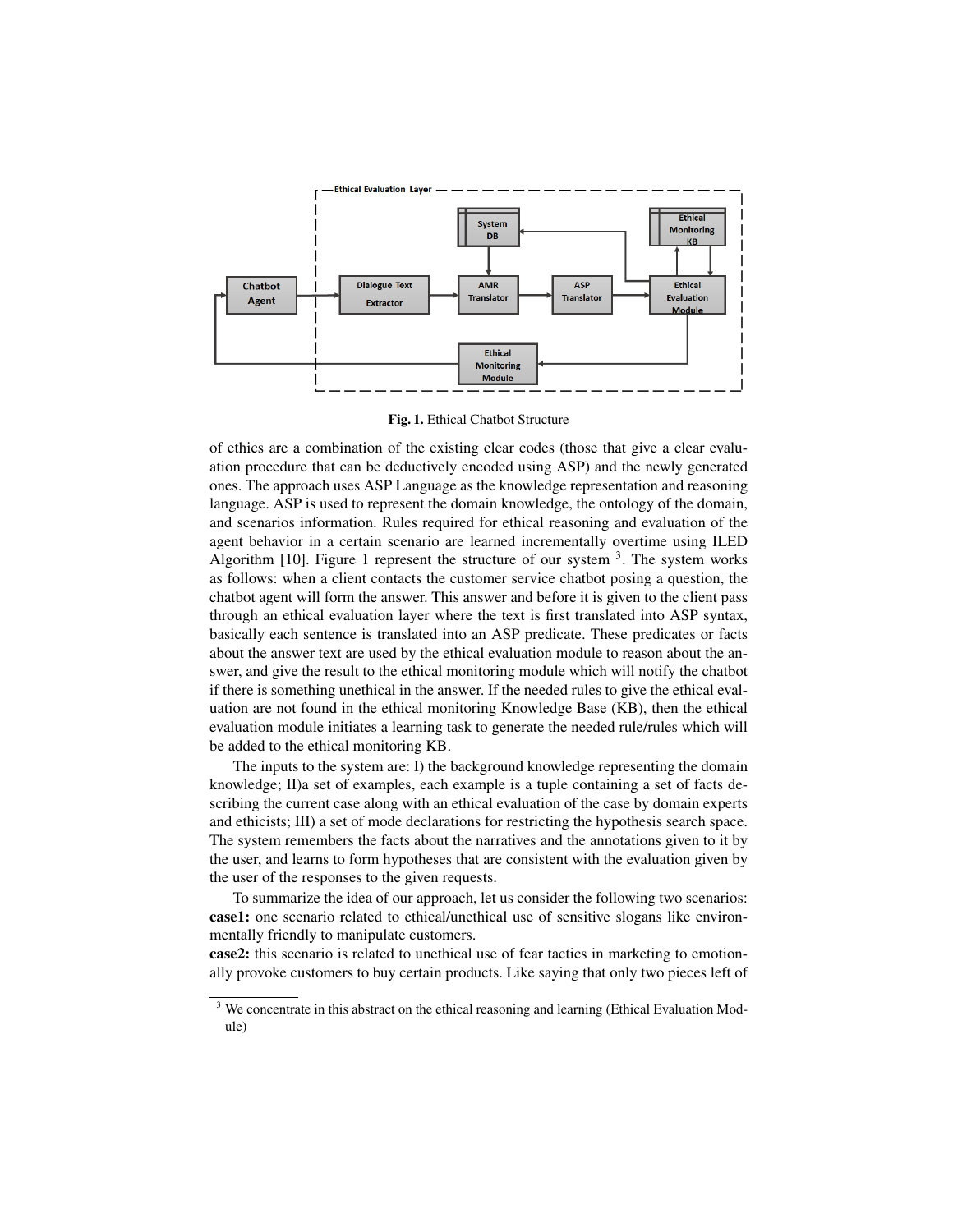the product in the stock trying to stimulate the fear emotions of the customer to provoke him/her to take decision on the spot. This would be a violation of 'Honesty'.

We can form an ILP task  $ILP(B, \varepsilon, M)$  for our case study, where B is the background knowledge,  $\varepsilon$  is a database of examples (both positive and negative), storing examples presented overtime, initially  $\varepsilon = \phi$ . And M is The mode declarations(Table 1).

| <b>Mode Declaration M</b>                 | <b>Background Knowledge B</b>              |
|-------------------------------------------|--------------------------------------------|
| modeh(unethical(+answer)).                | $not$ unrelevant $(X) \leftarrow$          |
| modeb(sensitiveSlogan(+answer)).          | not unrelevant $(X)$ , answer $(X)$ .      |
| modeb(notsensitiveSlogan(+answer)).       | $not sensitiveSlogan(X) \leftarrow$        |
| modeb(notunrelevant(+answer)).            | not sensitive $Slogan(X)$ , answer $(X)$ . |
| modeb(unrelevant(+answer)).               | $notstimulate FearEmotions(X) \leftarrow$  |
| modeb(stimulateFearEmotions(+answer)).    | not stimulateFearEmotions(X), answer(X)    |
| modeb(notstimulateFearEmotions(+answer)). |                                            |

Table 1. Example: ILED input (B and M)

With each new arriving case, the agent will revise the running hypothesis if needed, i.e. if it does not cover the current arriving window. Arriving to learn at the end and after few examples the required ethical rules  $H$  shown below. For more details the reader can refer our previous works [4], [5].

$$
H = \begin{cases} \text{unethical}(X1) \leftarrow \text{answer}(X1), \text{unrelevant}(X1), \text{sensitiveSlogen}(X1).\\ \text{unethical}(X1) \leftarrow \text{answer}(X1),\\ \text{unrelevant}(X1), \text{stimulateFearEmotions}(X1). \end{cases}
$$

## 3 Conclusion

In this work we proposed an approach to implement ethical chatbots in customer service. However, this approach is general enough and can be used to generate ethical rules for chatbots in any domain (and/or elaborate existing ones) and does cope with the changes of ethics over time because of the use of non-monotonic logic and incremental learning.

Our approach Combines ASP with ILP for modeling ethical agents which provides many advantages, among them:

- increasing the reasoning capability of our agent;
- promoting the adoption of hybrid strategy that allow both top-down design and bottom-up learning via context sensitive adaptation of models of ethical behavior;
- allowing the generation of rules with valuable expressive and explanatory power which equips our agent with the capacity to give an ethical evaluation and explain the reasons behind this evaluation. In other words, our method supports transparency and accountability of such models, which facilitates instilling confidence and trust in our agent.

Furthermore, in our opinion and for the sake of transparency, ethical behavior of chatbots should be guided by explicit ethical rules determined by competent judges or ethicists or through consensus of ethicists. Our approach provides support for developing